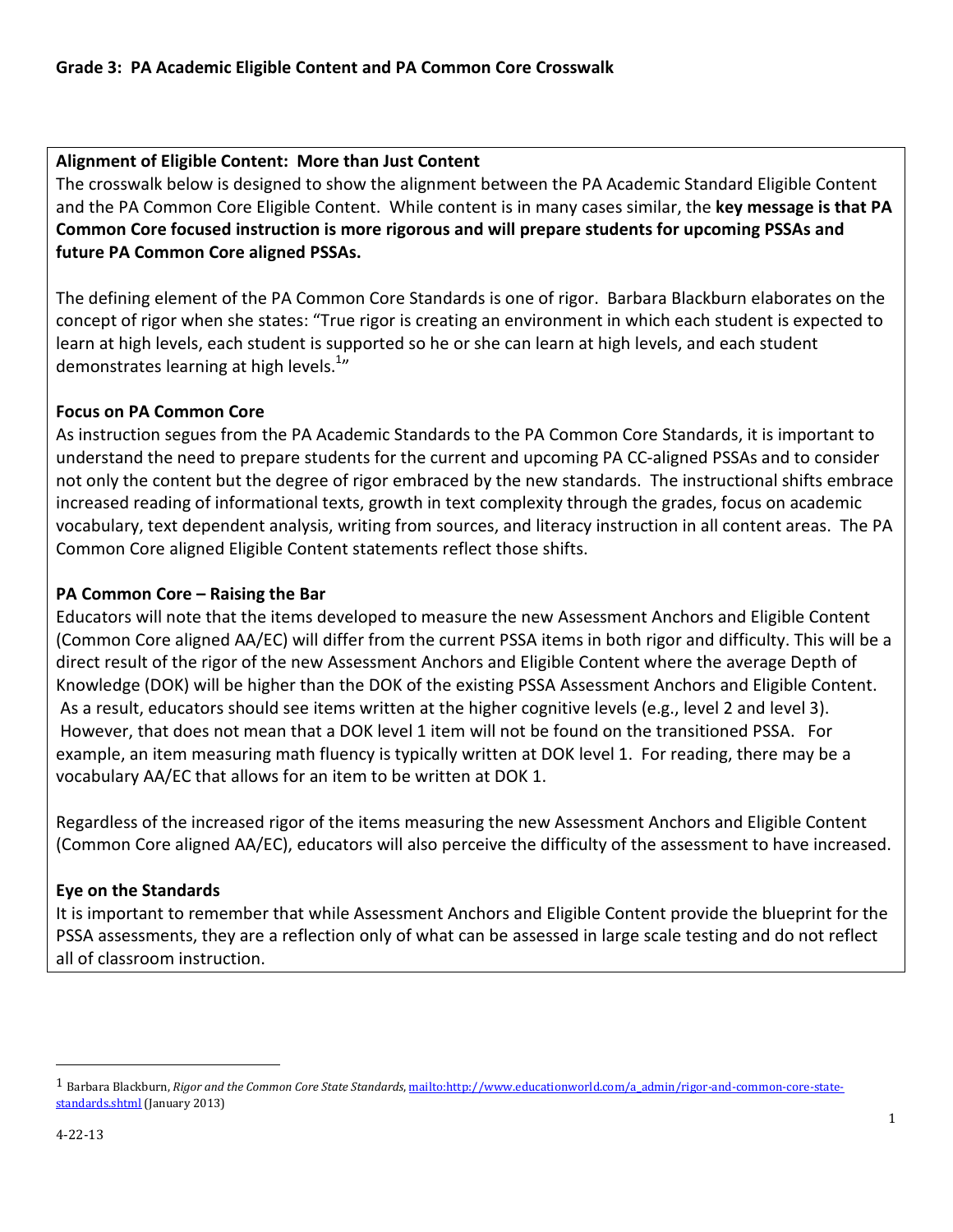| <b>PA Academic Standards</b><br><b>Eligible Content</b>                                     | <b>PA Common Core Standards</b><br><b>Eligible Content</b><br><b>Comprehension and Reading Skills</b><br>Understand Fiction Appropriate to Grade Level - Vocabulary (PA Academic Standards)<br><b>Vocabulary Acquisition and Use (PA CC Standards)</b> | <b>Comment</b>                                                                                                                  |
|---------------------------------------------------------------------------------------------|--------------------------------------------------------------------------------------------------------------------------------------------------------------------------------------------------------------------------------------------------------|---------------------------------------------------------------------------------------------------------------------------------|
|                                                                                             | While both sets of Eligible Content statements focus on unlocking meaning of words, PA CC<br>notes a variety of strategies: using context, word relationships, and connotations.                                                                       |                                                                                                                                 |
| R3.A.1.1.1 Identify and/or<br>interpret meaning of multiple-<br>meaning words used in text. | E03.A-V.4.1.1 Determine or<br>clarify the meaning of unknown<br>and multiple-meaning words<br>and phrases based on grade 3<br>reading and content, choosing<br>flexibly from a range of<br>strategies.                                                 | PA CC Eligible Content focuses<br>on using word solving<br>strategies: use of context and<br>knowledge of roots and<br>affixes. |
|                                                                                             | a. Use context as a clue to<br>the meaning of a word or<br>phrase.                                                                                                                                                                                     |                                                                                                                                 |
|                                                                                             | b. Determine the meaning<br>of the new word formed<br>when a known affix is added<br>to a known word<br>(e.g., agreeable/disagreeable<br>comfortable/uncomfortable<br>heat/preheat).                                                                   |                                                                                                                                 |
|                                                                                             | c. Use a known root word as<br>a clue to the meaning of an<br>unknown word with the<br>same root (e.g., company,<br>companion).                                                                                                                        |                                                                                                                                 |
| R3.A.1.1.2 Identify and/or<br>interpret a synonym or<br>antonym of a word used in<br>text.  | E03.A-V.4.1.2 Demonstrate<br>understanding of word<br>relationships and nuances in<br>word meaning.                                                                                                                                                    | PA CC Eligible Content is more<br>expansive to include such<br>facets as nuances in word<br>meanings.                           |
|                                                                                             | b. Distinguish shades of<br>meaning among related words<br>(e.g. knew, believed, suspected,                                                                                                                                                            | The second descriptor (b)<br>includes students<br>understanding the                                                             |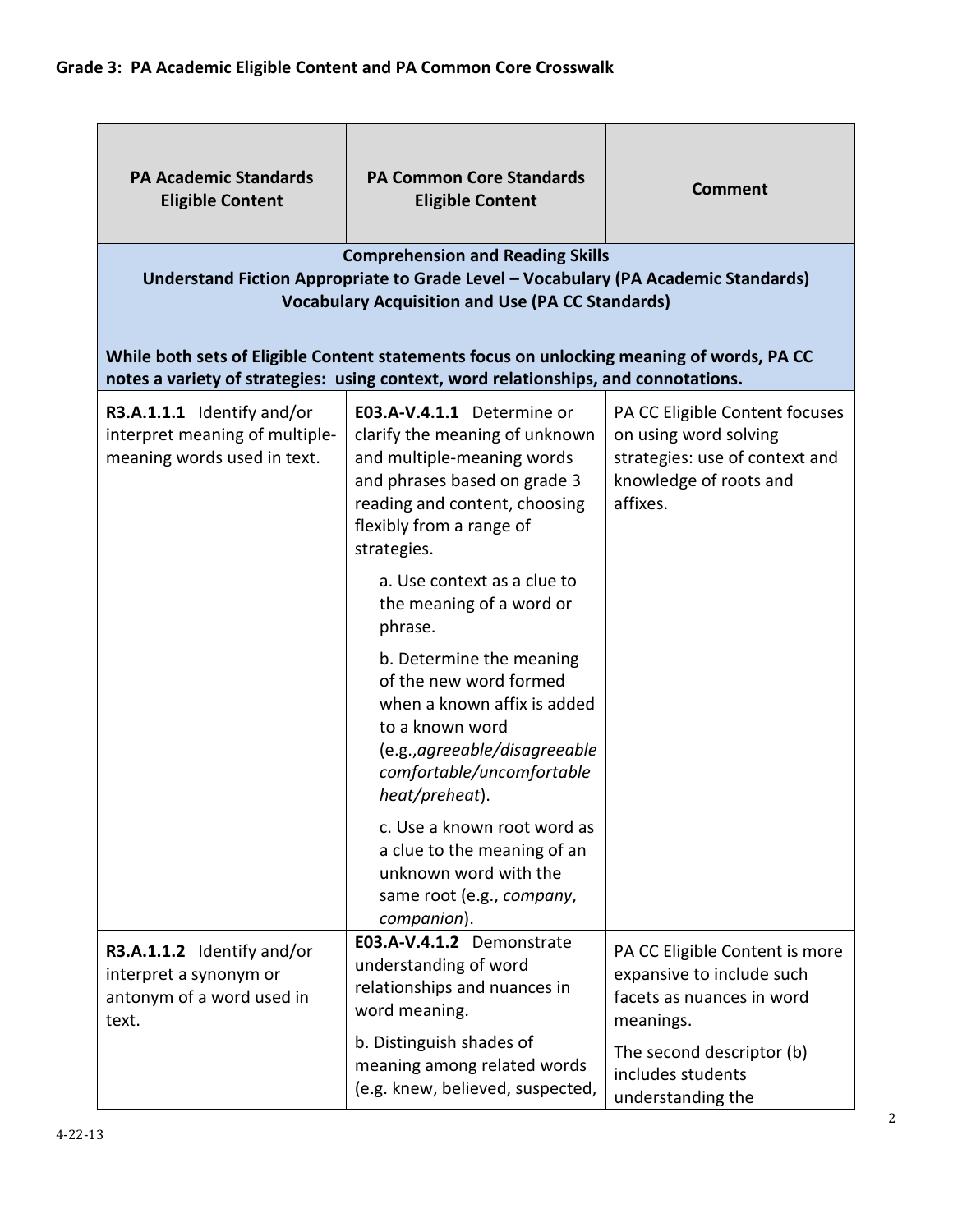| <b>PA Academic Standards</b><br><b>Eligible Content</b>                                                                                                                                                                                                                                                                                                                                                                                                                                       | <b>PA Common Core Standards</b><br><b>Eligible Content</b>                                                                                                                                                                                                                                                                                                                                  | <b>Comment</b>                                                                              |
|-----------------------------------------------------------------------------------------------------------------------------------------------------------------------------------------------------------------------------------------------------------------------------------------------------------------------------------------------------------------------------------------------------------------------------------------------------------------------------------------------|---------------------------------------------------------------------------------------------------------------------------------------------------------------------------------------------------------------------------------------------------------------------------------------------------------------------------------------------------------------------------------------------|---------------------------------------------------------------------------------------------|
|                                                                                                                                                                                                                                                                                                                                                                                                                                                                                               | heard, wondered).                                                                                                                                                                                                                                                                                                                                                                           | relationships of words to one<br>another.                                                   |
| R3.A.1.2.1 Identify how the<br>meaning of a word is changed<br>when an affix is added;<br>identify the meaning of a<br>word from the text with an<br>affix.<br>Note: Affixes will be limited to<br>prefixes: re-, pre-, in-, un-,<br>dis-,mis-, non-; suffixes: -ful,<br>-less, -ble, -ly, -or, -ness,<br>-ment. Target words should<br>have either a prefix or a suffix,<br>but not both. If a target word<br>has a prefix, it will not also<br>have an inflectional ending (-<br>ing, -ed). | E03.A-V.4.1.1 Determine or<br>clarify the meaning of unknown<br>and multiple-meaning words<br>and phrases based grade 3<br>reading and content, choosing<br>flexibly from a range of<br>strategies.<br>b. Determine the meaning of<br>the new word formed when a<br>known affix is added to a<br>known word (e.g.,<br>agreeable/disagreeable<br>comfortable/uncomfortable<br>heat/preheat). | Essentially very similar, PA-CC<br>includes references to affixes<br>and root words.        |
| R3.A.1.2.2 Define and/or<br>apply how the meaning of<br>words or phrases changes<br>when using context clues<br>given in explanatory<br>sentences.                                                                                                                                                                                                                                                                                                                                            | E03.A-V.4.1.1 Determine or<br>clarify the meaning of unknown<br>and multiple-meaning words<br>and phrases based on grade 3<br>reading and content, choosing<br>flexibly from a range of<br>strategies.<br>a. Use context as a clue to the<br>meaning of a word or phrase.                                                                                                                   | PA CC Eligible Content<br>addresses context very<br>explicitly with multiple<br>strategies. |
|                                                                                                                                                                                                                                                                                                                                                                                                                                                                                               | <b>Comprehension and Reading Skills</b>                                                                                                                                                                                                                                                                                                                                                     |                                                                                             |
| Understand Fiction Appropriate to Grade Level - Theme, Text Analysis, and Literary Elements<br>(PA Academic Standards)                                                                                                                                                                                                                                                                                                                                                                        |                                                                                                                                                                                                                                                                                                                                                                                             |                                                                                             |
|                                                                                                                                                                                                                                                                                                                                                                                                                                                                                               | <b>Key Ideas and Details (PA CC Standards)</b>                                                                                                                                                                                                                                                                                                                                              |                                                                                             |
| PA CC Eligible Content not only relies heavily on text based evidence but generally demands a<br>higher level of thinking - beyond citing evidence to a deeper analysis.                                                                                                                                                                                                                                                                                                                      |                                                                                                                                                                                                                                                                                                                                                                                             |                                                                                             |
| R3.A.1.3.1 Make inferences<br>and/or draw conclusions                                                                                                                                                                                                                                                                                                                                                                                                                                         | E03.A-K.1.1.1 Ask and answer<br>questions to demonstrate                                                                                                                                                                                                                                                                                                                                    | PA CC extends beyond<br>inferencing to analyzing text                                       |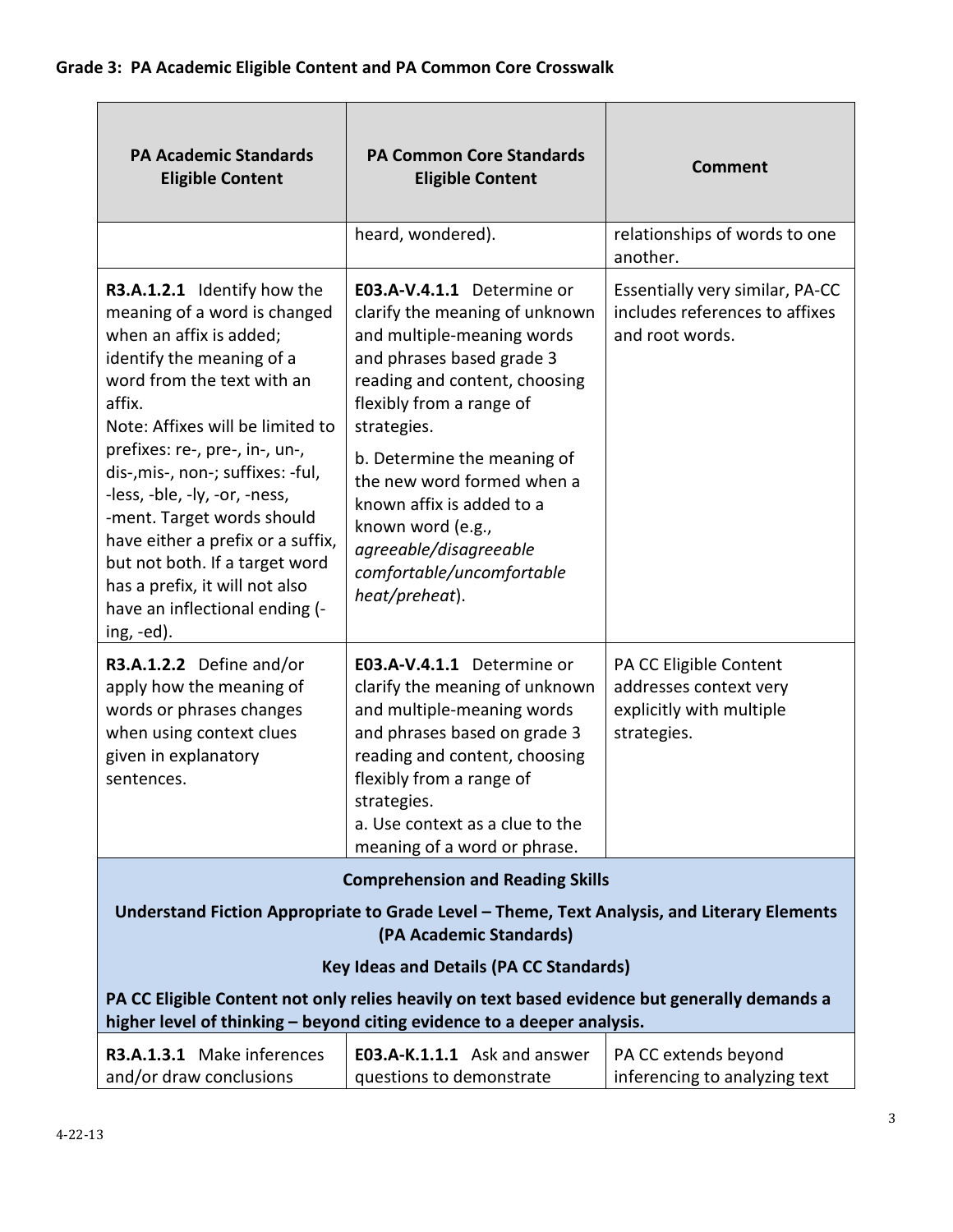| <b>PA Academic Standards</b><br><b>Eligible Content</b>                                                                                                                                                                            | <b>PA Common Core Standards</b><br><b>Eligible Content</b>                                                                                                                                                                                                                    | <b>Comment</b>                                                                                                                                                                                        |
|------------------------------------------------------------------------------------------------------------------------------------------------------------------------------------------------------------------------------------|-------------------------------------------------------------------------------------------------------------------------------------------------------------------------------------------------------------------------------------------------------------------------------|-------------------------------------------------------------------------------------------------------------------------------------------------------------------------------------------------------|
| based on information from<br>the text.                                                                                                                                                                                             | understanding of a text,<br>referring explicitly to the text as<br>the basis for the answers.                                                                                                                                                                                 | more deeply. Textual<br>evidence is an instructional<br>shift evident throughout PA                                                                                                                   |
|                                                                                                                                                                                                                                    | E03.A-K.1.1.2 Recount poems,<br>dramas, or stories, including<br>fables, folktales, and myths<br>from diverse cultures;<br>determine the central message,<br>lesson, or moral and explain<br>how it is conveyed through key<br>details in the text.<br>E03.A-K.1.1.3 Describe | CC.<br>Students are asked to<br>generate and respond to<br>questions about the text, and<br>explain the central message.<br>They must also demonstrate<br>an understanding of character<br>in a text. |
|                                                                                                                                                                                                                                    | characters in a story (e.g., their<br>traits, motivations, feelings)<br>and explain how their actions<br>contribute to the sequence of<br>events.                                                                                                                             |                                                                                                                                                                                                       |
|                                                                                                                                                                                                                                    | Note: "Story" means narration<br>of events told through the text<br>types of story, drama, or poem.                                                                                                                                                                           |                                                                                                                                                                                                       |
| R3.A.1.4.1 Identify and/or<br>explain stated or implied main<br>ideas and relevant supporting<br>details from text.<br>Note: Items may target                                                                                      | E03.A-K.1.1.1 Ask and answer<br>questions to demonstrate<br>understanding of a text,<br>referring explicitly to the text as  <br>the basis for the answers.                                                                                                                   | With a focus on text<br>dependent, analysis, PA CC EC<br>moves beyond identifying the<br>main idea, details and genre<br>of the text to a deeper                                                      |
| specific paragraphs. Items<br>might ask about information<br>in the text that is most<br>important or helpful for<br>understanding a particular<br>fact or idea. Items may<br>require recalling key<br>information stated in text. | E03.A-K.1.1.2 Recount poems,<br>dramas, or stories, including<br>fables, folktales, and myths<br>from diverse cultures;<br>determine the central message,<br>lesson, or moral and explain<br>how it is conveyed through key<br>details in the text.                           | analysis.                                                                                                                                                                                             |
| R3A.1.5.1 Summarize the key<br>details and events of a<br>fictional text as a whole.                                                                                                                                               | E03.A-K.1.1.1 Ask and answer<br>questions to demonstrate<br>understanding of a text,                                                                                                                                                                                          | PA CC EC moves beyond<br>summarizing, and the EC<br>statement on the left                                                                                                                             |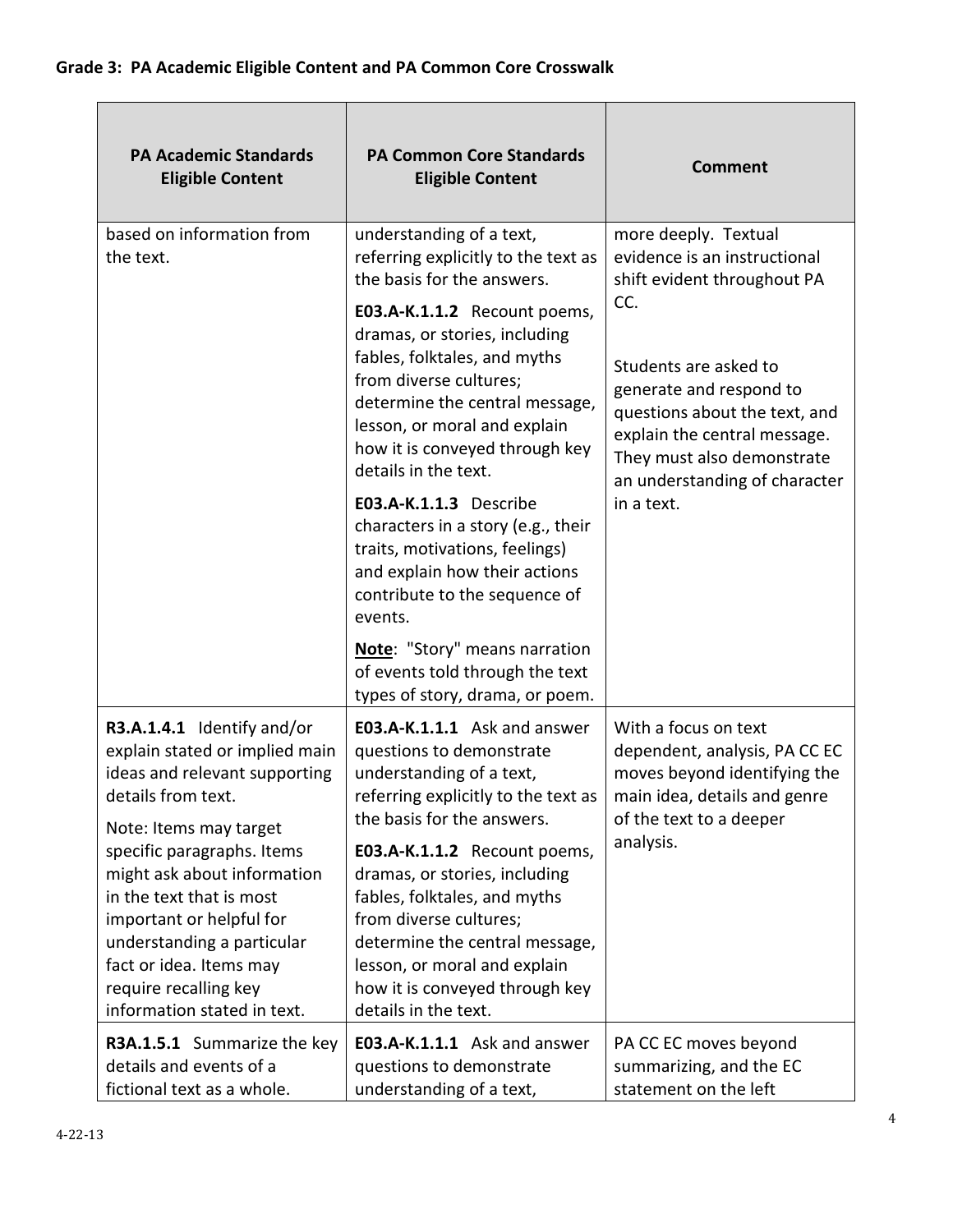| <b>PA Academic Standards</b><br><b>Eligible Content</b>                                                                                                                                                                                                                                  | <b>PA Common Core Standards</b><br><b>Eligible Content</b>                                                                                                                                                                                          | <b>Comment</b>                                                                                                                                                                                      |
|------------------------------------------------------------------------------------------------------------------------------------------------------------------------------------------------------------------------------------------------------------------------------------------|-----------------------------------------------------------------------------------------------------------------------------------------------------------------------------------------------------------------------------------------------------|-----------------------------------------------------------------------------------------------------------------------------------------------------------------------------------------------------|
|                                                                                                                                                                                                                                                                                          | referring explicitly to the text as<br>the basis for the answers.                                                                                                                                                                                   | exemplifies the greater depth<br>of text analysis required.                                                                                                                                         |
|                                                                                                                                                                                                                                                                                          | E03.A-K.1.1.2 Recount poems,<br>dramas, or stories, including<br>fables, folktales, and myths<br>from diverse cultures;<br>determine the central message,<br>lesson, or moral and explain<br>how it is conveyed through key<br>details in the text. | PA CC integrates theme and<br>moves to a higher level when<br>it asks for students to employ<br>analysis - well beyond<br>summary.                                                                  |
|                                                                                                                                                                                                                                                                                          | E03.A-K.1.1.3 Describe<br>characters in a story (e.g., their<br>traits, motivations, feelings)<br>and explain how their actions<br>contribute to the sequence of<br>events.                                                                         | The PA CC EC moves beyond<br>identifying character traits as<br>part of a summary to a more<br>sophisticated analysis.                                                                              |
|                                                                                                                                                                                                                                                                                          | Note: "Story" means narration<br>of events told through the text<br>types of story, drama, or poem.                                                                                                                                                 |                                                                                                                                                                                                     |
| R3.A.1.6.1 Identify the<br>author's intended purpose of<br>text.<br>Note: narrative and poetic<br>text                                                                                                                                                                                   | <b>CC.1.4.3.S</b> Draw evidence<br>from literary or informational<br>texts to support analysis,<br>reflection, and research<br>applying grade level reading<br>standards for literature and<br>informational texts.                                 | ** The PA CC refers to the<br>following eligible content:<br>E03.E.1.1.1 through<br>E03.E.1.1.5; however, in the<br>PA CC EC document these do<br>not exist! (at least I am unable<br>to locate it) |
| <b>Comprehension and Reading Skills</b><br>Understand Nonfiction Appropriate to Grade Level - Vocabulary (PA Academic Standards)<br><b>Vocabulary Acquisition and Use (PA CC Standards)</b><br>While both sets of Eligible Content statements focus on unlocking meaning of words, PA CC |                                                                                                                                                                                                                                                     |                                                                                                                                                                                                     |
|                                                                                                                                                                                                                                                                                          | notes a variety of strategies: using context, word relationships, and connotations.                                                                                                                                                                 |                                                                                                                                                                                                     |
| R3.A.2.1.1 Identify and/or                                                                                                                                                                                                                                                               | E03.B-V.4.1.1 Determine or                                                                                                                                                                                                                          | PA CC Eligible Content focuses                                                                                                                                                                      |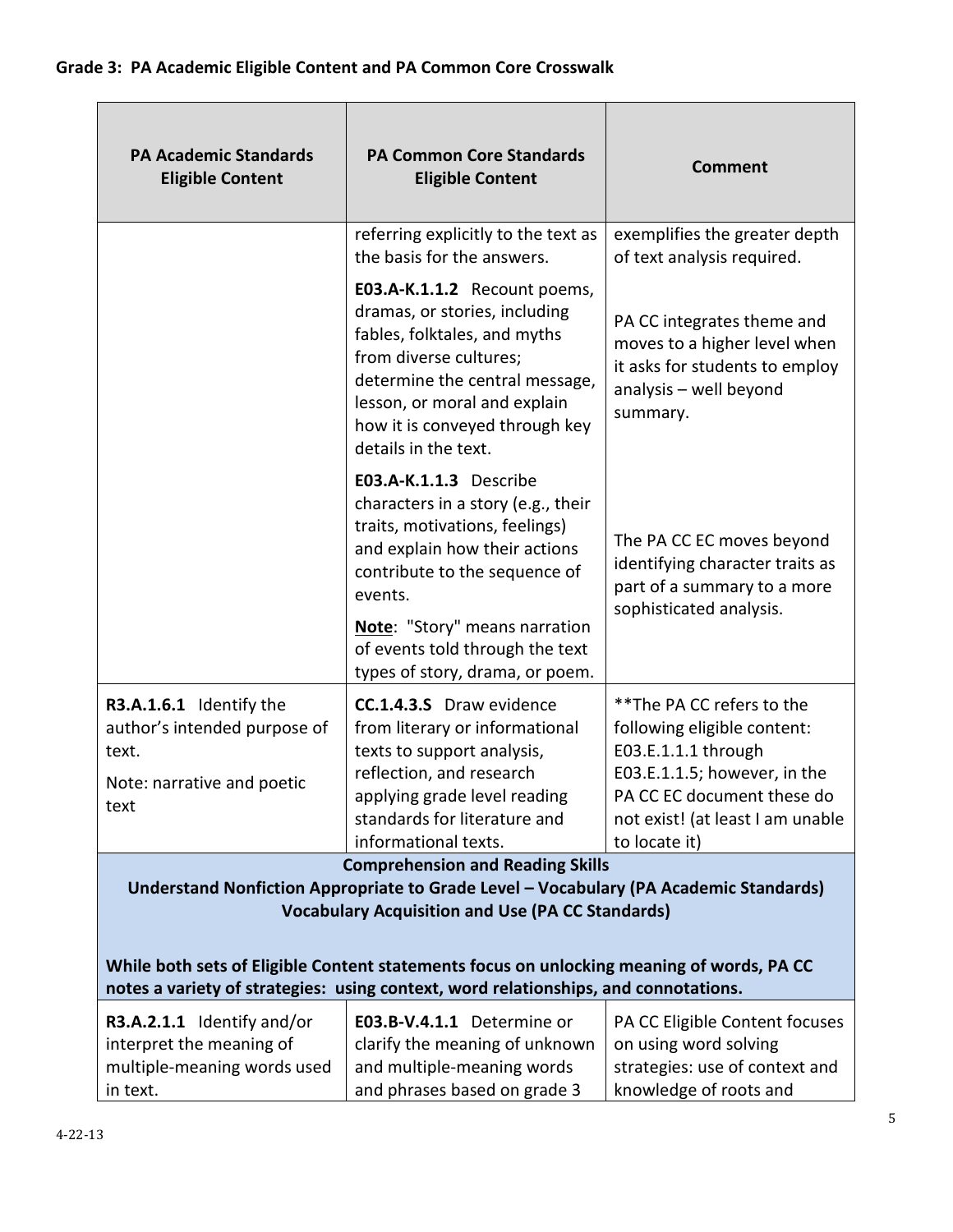| <b>PA Academic Standards</b><br><b>Eligible Content</b>                                           | <b>PA Common Core Standards</b><br><b>Eligible Content</b>                                                                                                                                            | <b>Comment</b>                                                                                                                                                                                                                                       |
|---------------------------------------------------------------------------------------------------|-------------------------------------------------------------------------------------------------------------------------------------------------------------------------------------------------------|------------------------------------------------------------------------------------------------------------------------------------------------------------------------------------------------------------------------------------------------------|
|                                                                                                   | reading and content, choosing<br>flexibly from a range of<br>strategies.                                                                                                                              | affixes.                                                                                                                                                                                                                                             |
|                                                                                                   | a. Use context as a clue to the<br>meaning of a word or phrase.                                                                                                                                       |                                                                                                                                                                                                                                                      |
|                                                                                                   | b. Determine the meaning of<br>the new word formed when a<br>known affix is added to a<br>known word (e.g.,<br>agreeable/disagreeable,<br>comfortable/uncomfortable,<br>care/careless, heat/preheat). |                                                                                                                                                                                                                                                      |
|                                                                                                   | d. Use a known root word as a<br>clue to the meaning of an<br>unknown word with the same<br>root (e.g., company,<br>companion)                                                                        |                                                                                                                                                                                                                                                      |
| R3.A.2.1.2 Identify and/or<br>interpret the meaning of<br>content-specific words used in<br>text. | E03.B-V.4.1.1 Determine or<br>clarify the meaning of unknown<br>and multiple-meaning words<br>and phrases based on grade 3                                                                            | PA CC EC is more expansive to<br>include such facets as nuances<br>in word meaning.<br>The lengthy set of PA CC EC<br>statements is far more<br>detailed and requires more<br>complex thinking than the PA<br><b>Academic Standard</b><br>statement. |
|                                                                                                   | reading and content, choosing<br>flexibly from a range of<br>strategies.                                                                                                                              |                                                                                                                                                                                                                                                      |
| c. Determine the meaning of<br>general academic and domain<br>phrases used in a text.             |                                                                                                                                                                                                       |                                                                                                                                                                                                                                                      |
|                                                                                                   | E03.B-V.4.1.2 Demonstrate<br>understanding of word<br>relationships and nuances in<br>word meanings.                                                                                                  |                                                                                                                                                                                                                                                      |
|                                                                                                   | a. Distinguish the literal and<br>nonliteral meanings of words<br>and phrases in context (e.g.,<br>take steps).                                                                                       |                                                                                                                                                                                                                                                      |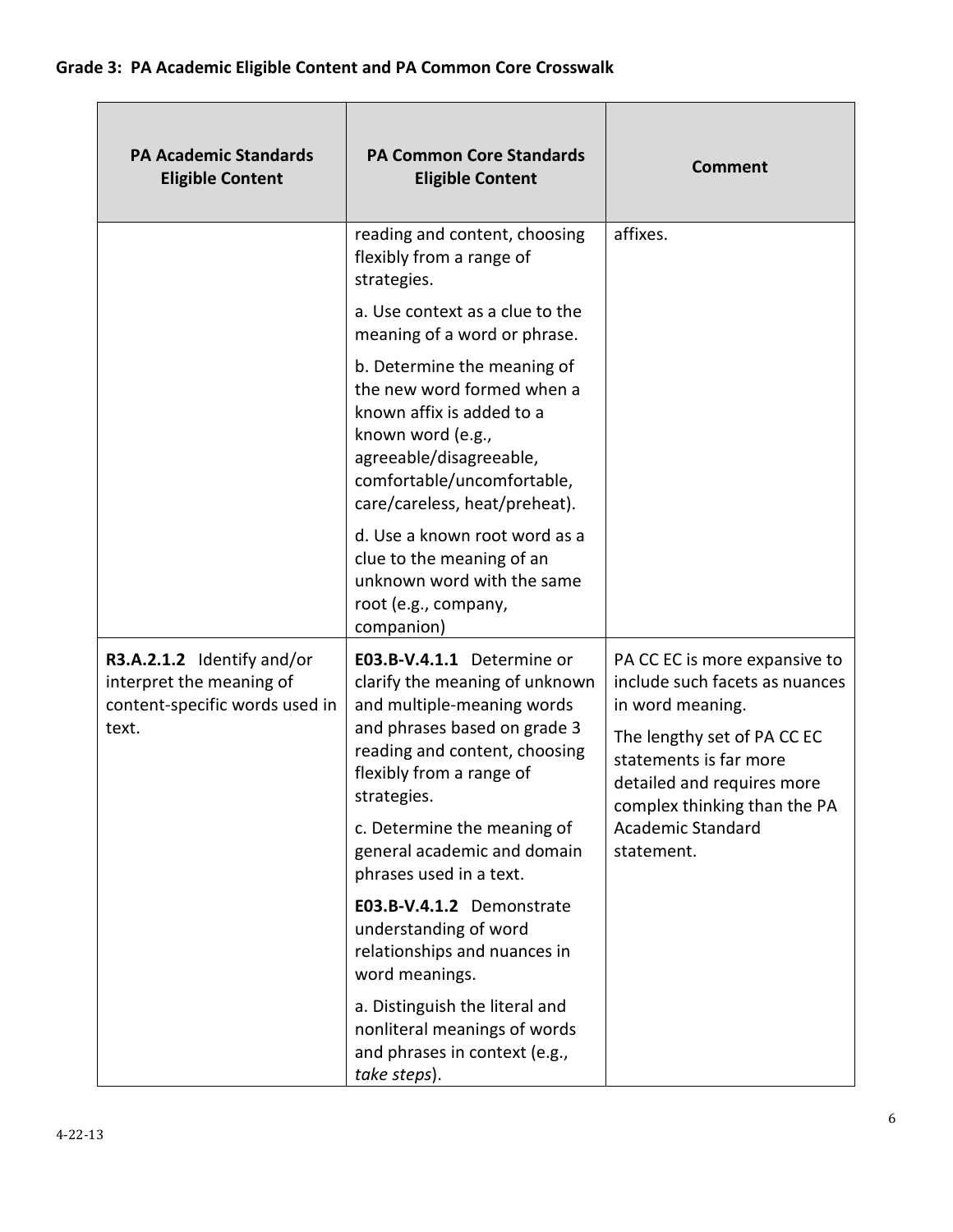| <b>PA Academic Standards</b><br><b>Eligible Content</b>                                                                                                                                                                                                                                                 | <b>PA Common Core Standards</b><br><b>Eligible Content</b>                                                                                                                                                                                                                                       | <b>Comment</b>                                                                                                                                                                  |
|---------------------------------------------------------------------------------------------------------------------------------------------------------------------------------------------------------------------------------------------------------------------------------------------------------|--------------------------------------------------------------------------------------------------------------------------------------------------------------------------------------------------------------------------------------------------------------------------------------------------|---------------------------------------------------------------------------------------------------------------------------------------------------------------------------------|
|                                                                                                                                                                                                                                                                                                         | b. Distinguish shades of<br>meaning among related words<br>(e.g. knew, believed, suspected,<br>heard, wondered).                                                                                                                                                                                 |                                                                                                                                                                                 |
| R3.A.2.2.1 Identify how the<br>meaning of a word is changed<br>when an affix is added;<br>identify the meaning of a<br>word from the text with an<br>affix.<br>Note: Affixes will be limited to<br>prefixes: re-, pre-, in-, un-,<br>dis-, mis-, non-; suffixes: -ful,<br>-less, -ble, -ly, -or, -ness, | E03.B-V.4.1.1 Determine or<br>clarify the meaning of unknown<br>and multiple-meaning words<br>and phrases based on grade 3<br>reading and content, choosing<br>flexibly from a range of<br>strategies.<br>b. Determine the meaning of<br>the new word formed when a<br>known affix is added to a | Essentially very similar, PA-CC<br>includes references to affixes<br>and root words. However, the<br>PA CC EC addresses context<br>very explicitly with multiple<br>strategies. |
| -ment.<br>Target words should have<br>either a prefix or a suffix, but<br>not both.                                                                                                                                                                                                                     | known word (e.g.,<br>agreeable/disagreeable,<br>comfortable/uncomfortable,<br>care/careless, heat/preheat).                                                                                                                                                                                      |                                                                                                                                                                                 |
| If a target word has a prefix, it<br>will not also have an<br>inflectional ending (-ing, -ed).                                                                                                                                                                                                          | d. Use a known root word as a<br>clue to the meaning of an<br>unknown word with the same<br>root (e.g., company,<br>companion)                                                                                                                                                                   |                                                                                                                                                                                 |
| R3.A.2.2.2 Define and/or<br>apply how the meaning of<br>words or phrases changes<br>when using context clues<br>given in explanatory<br>sentences.                                                                                                                                                      | E03.B-V.4.1.1 Determine or<br>clarify the meaning of unknown<br>and multiple-meaning words<br>and phrases based on grade 3<br>reading and content, choosing<br>flexibly from a range of<br>strategies.                                                                                           | PA CC Eligible Content<br>addresses context very<br>explicitly with multiple<br>strategies.                                                                                     |
|                                                                                                                                                                                                                                                                                                         | a. Use context as a clue to the<br>meaning of a word or phrase.                                                                                                                                                                                                                                  |                                                                                                                                                                                 |
|                                                                                                                                                                                                                                                                                                         | b. Determine the meaning of<br>the new word formed when a                                                                                                                                                                                                                                        |                                                                                                                                                                                 |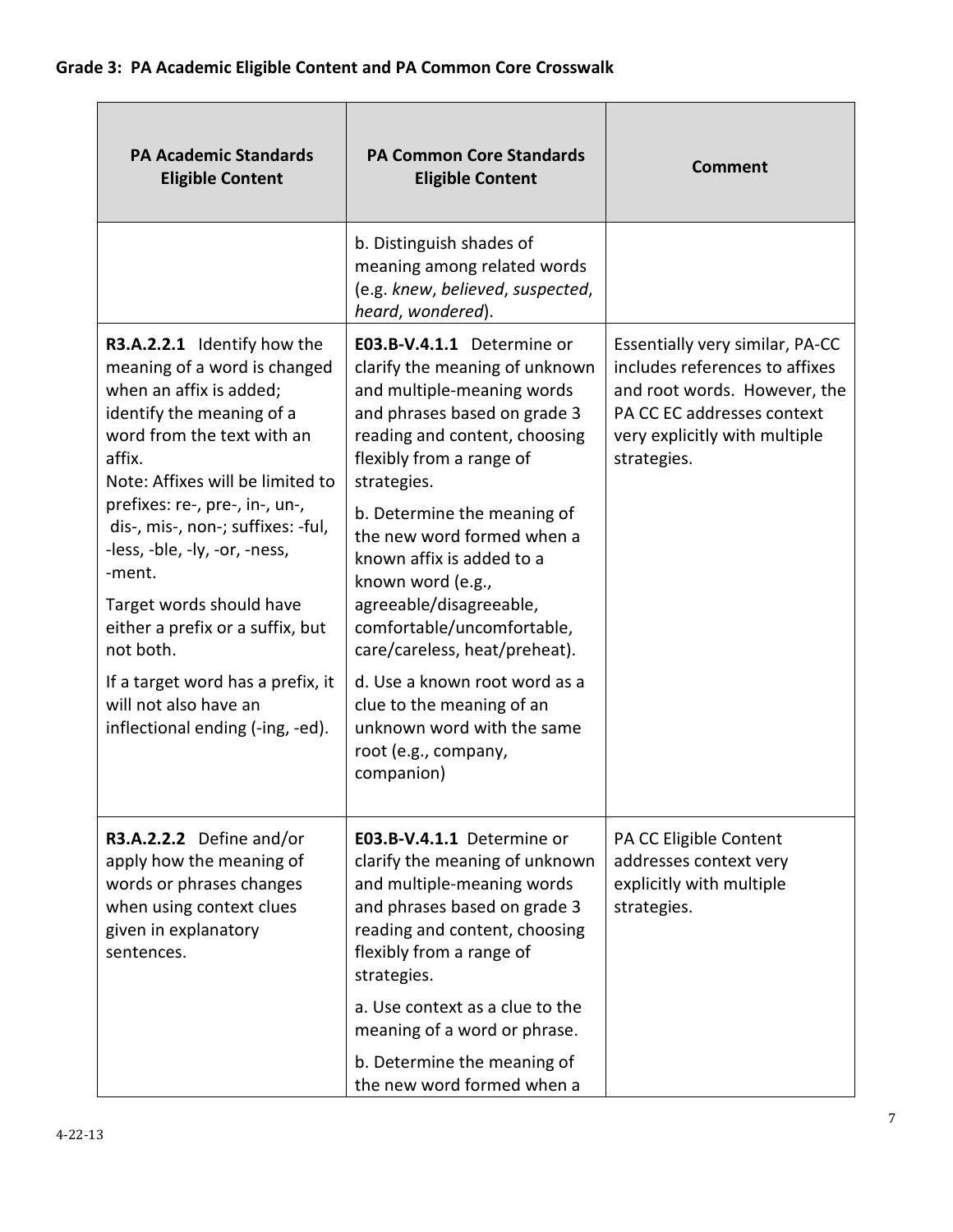| <b>PA Academic Standards</b><br><b>Eligible Content</b>                                                                                                                                                             | <b>PA Common Core Standards</b><br><b>Eligible Content</b>                                                                               | <b>Comment</b>          |
|---------------------------------------------------------------------------------------------------------------------------------------------------------------------------------------------------------------------|------------------------------------------------------------------------------------------------------------------------------------------|-------------------------|
|                                                                                                                                                                                                                     | known affix is added to a<br>known word (e.g.,<br>agreeable/disagreeable,<br>comfortable/uncomfortable,<br>care/careless, heat/preheat). |                         |
|                                                                                                                                                                                                                     | c. Determine the meaning of<br>general academic and domain<br>phrases used in a text.                                                    |                         |
|                                                                                                                                                                                                                     | d. Use a known root word as a<br>clue to the meaning of an<br>unknown word with the same<br>root (e.g., company,<br>companion)           |                         |
|                                                                                                                                                                                                                     | E03.B-V.4.1.2 Demonstrate<br>understanding of word<br>relationships and nuances in<br>word meanings.                                     |                         |
|                                                                                                                                                                                                                     | a. Distinguish the literal and<br>nonliteral meanings of words<br>and phrases in context (e.g.,<br>take steps).                          |                         |
|                                                                                                                                                                                                                     | b. Distinguish shades of<br>meaning among related words<br>(e.g. knew, believed, suspected,<br>heard, wondered).                         |                         |
| <b>Comprehension and Reading Skills</b><br>Understand Nonfiction Appropriate to Grade Level - Text Analysis (PA Academic Standards)<br><b>Key Ideas and Details (PA CC Standards)</b>                               |                                                                                                                                          |                         |
| PA CC Eligible Content employs the term Informational Text. It not only relies heavily on text<br>based evidence but generally demands a higher level of thinking - beyond citing evidence to a<br>deeper analysis. |                                                                                                                                          |                         |
| R3.A.2.3.1 Make inferences                                                                                                                                                                                          | E03.B-K.1.1.1 Answers                                                                                                                    | PA CC EC extends beyond |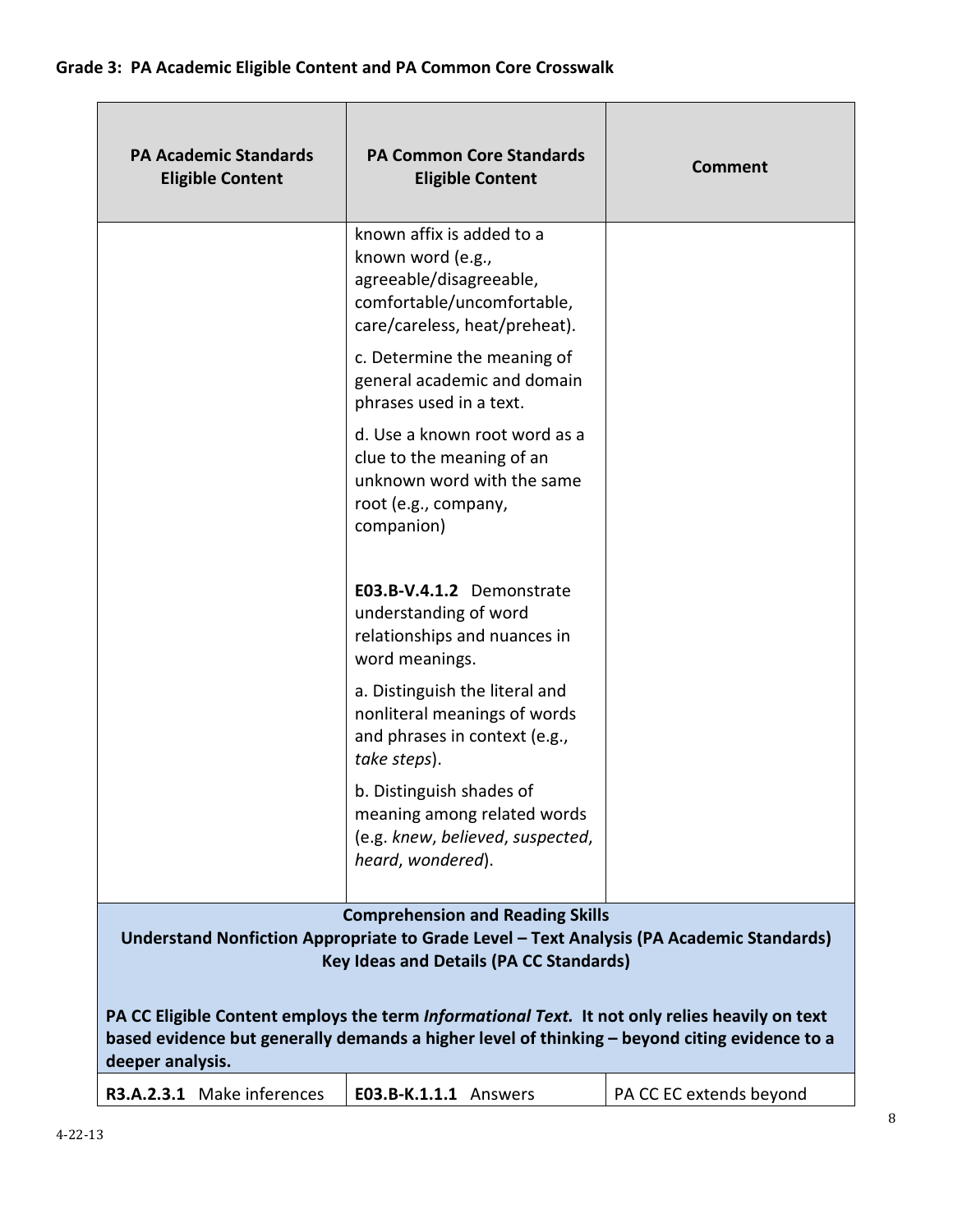| <b>PA Academic Standards</b><br><b>Eligible Content</b>                                                                                                                                                                                                                                                                                                                                                                                                          | <b>PA Common Core Standards</b><br><b>Eligible Content</b>                                                                                                                                                                                                                                                                                                                                                                                                                                                                   | <b>Comment</b>                                                                                                                                                                                                                                                                                                                                                                                         |
|------------------------------------------------------------------------------------------------------------------------------------------------------------------------------------------------------------------------------------------------------------------------------------------------------------------------------------------------------------------------------------------------------------------------------------------------------------------|------------------------------------------------------------------------------------------------------------------------------------------------------------------------------------------------------------------------------------------------------------------------------------------------------------------------------------------------------------------------------------------------------------------------------------------------------------------------------------------------------------------------------|--------------------------------------------------------------------------------------------------------------------------------------------------------------------------------------------------------------------------------------------------------------------------------------------------------------------------------------------------------------------------------------------------------|
| and/or draw conclusions<br>based on information from<br>text.                                                                                                                                                                                                                                                                                                                                                                                                    | questions to demonstrate<br>understanding of a text,<br>referring explicitly to the text as<br>the basis for the answers.                                                                                                                                                                                                                                                                                                                                                                                                    | inferencing to analyzing more<br>deeply. Textual evidence is an<br>instructional shift evident<br>throughout PA CC.                                                                                                                                                                                                                                                                                    |
| 3.A.2.4.1 Identify and/or<br>explain stated or implied main<br>ideas and relevant supporting<br>details from text.<br>Note: Items may target<br>specific paragraphs. Items<br>might ask about information<br>in the text that is most<br>important or helpful for<br>understanding a particular<br>fact or idea. Items may<br>require recalling key<br>information stated in text.<br>R3.A.2.5.1 Summarize the<br>major points, processes,<br>and/or events of a | <b>E03.B-K.1.1.1</b> Answers<br>questions to demonstrate<br>understanding of a text,<br>referring explicitly to the text as<br>the basis for the answers.<br>E03.B-K.1.1.2 Determine the<br>main idea of a text; recount the<br>key details and explain how<br>they support the main idea.<br>E03.B-K.1.1.3 Describe the<br>relationship between a series<br>of historical events, scientific<br>ideas or concepts, or steps in<br>technical procedures in a text,<br>using language that pertains to<br>time, sequence, and | These first three PA Eligible<br>Content statements support<br>the two similar PA Academic<br><b>Standard Eligible Content</b><br>statements. The heightened<br>PA CC statements focus on<br>evidence from text and a<br>more in-depth analysis.<br>PA CC EC includes structure<br>and stretches to a deeper<br>analysis of how the structure<br>leads the reader into meaning<br>and text sequencing. |
| nonfictional text as a whole.                                                                                                                                                                                                                                                                                                                                                                                                                                    | cause/effect.<br>E03.B-C.3.1.1 Describe the<br>logical connection between<br>sentences and paragraphs to<br>support specific points in a text<br>(e.g. comparison, cause/effect,<br>first/second/third in a<br>sequence)                                                                                                                                                                                                                                                                                                     |                                                                                                                                                                                                                                                                                                                                                                                                        |
|                                                                                                                                                                                                                                                                                                                                                                                                                                                                  | E03.B-C.3.1.3 Use information<br>gained from illustrations, maps,<br>photographs, and the words in<br>a text to demonstrate<br>understanding of the text (e.g.,<br>where, when, why, and how<br>key events occur).                                                                                                                                                                                                                                                                                                           |                                                                                                                                                                                                                                                                                                                                                                                                        |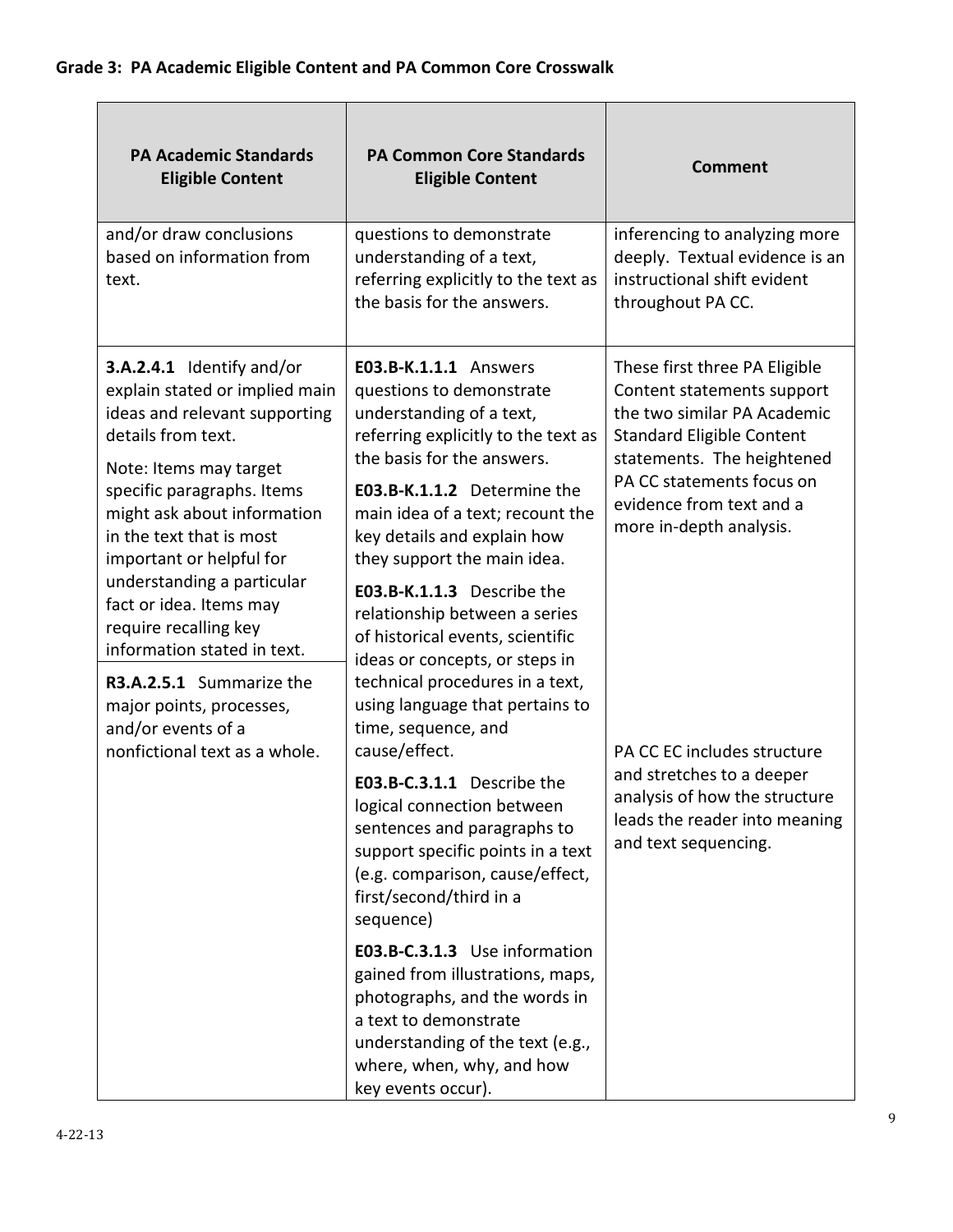| <b>PA Academic Standards</b><br><b>Eligible Content</b>                                                                                                                                                                                       | <b>PA Common Core Standards</b><br><b>Eligible Content</b>                                                                                                                                                                                                                 | <b>Comment</b>                                                                                                                           |  |
|-----------------------------------------------------------------------------------------------------------------------------------------------------------------------------------------------------------------------------------------------|----------------------------------------------------------------------------------------------------------------------------------------------------------------------------------------------------------------------------------------------------------------------------|------------------------------------------------------------------------------------------------------------------------------------------|--|
| R3.A.2.6.1 Identify the<br>author's intended purpose of<br>text.<br>Note: informational,<br>biographical, and instructional<br>(practical/how to/<br>advertisement) text                                                                      | E03.B-C.2.1.1 Explain the<br>point of view from which a text<br>is written.                                                                                                                                                                                                | The PA CC Eligible Content<br>extends author's purpose to a<br>deeper analysis of how the<br>author has communicated<br>his/her purpose. |  |
|                                                                                                                                                                                                                                               | <b>Interpretation and Analysis of Fictional and Nonfictional Text</b>                                                                                                                                                                                                      |                                                                                                                                          |  |
|                                                                                                                                                                                                                                               | <b>Understand Components Within and Between Texts (PA Academic Standards)</b><br><b>Craft and Structure (PA CC Standards)</b><br><b>Understand Literary Devices in Fictional and Nonfictional Text</b><br><b>Understand Concepts and Organization of Nonfictional Text</b> |                                                                                                                                          |  |
| R3.B.1.1.1 Identify, explain,<br>interpret, compare, and/or<br>describe components of<br>fiction and literary nonfiction.<br>Character (may also be called<br>narrator, speaker, subject of a<br>biography):<br>Identify, explain, interpret, | E03.A-C.2.1.1 Explain the<br>point of view from which a<br>story Is narrated, including the<br>difference between first-and<br>third-person narrations.<br>Note: "Story" means narration<br>of events told through text<br>types of story, drama, or poem.                 | The PA CC Eligible Content<br>focuses on analyzing the<br>interaction of story elements<br>- rather than analyzing each<br>in isolation. |  |
| compare, and/or describe<br>character actions, motives,<br>dialogue, emotions/feelings,<br>traits, and relationships<br>among characters within<br>fictional or literary<br>nonfictional text.                                                | E03.A-C.3.1.1 Compare and<br>contrast the themes, settings,<br>and plots of stories written by<br>the same author about the<br>same or similar characters (e.g.,<br>in books from a series).<br>Note: "Story" means narration                                              |                                                                                                                                          |  |
| Identify, explain, interpret,<br>compare, and/or describe the<br>relationship between<br>characters and other<br>components of text.<br>Setting:<br>Identify, explain, interpret,                                                             | through the text types of<br>stories, dramas, or poems.<br>E03.A-K.1.1.2 Recount poems,<br>dramas, or stories, including<br>fables, folktales, and myths<br>from diverse cultures;<br>determine the central message,<br>lesson, or moral and explain                       |                                                                                                                                          |  |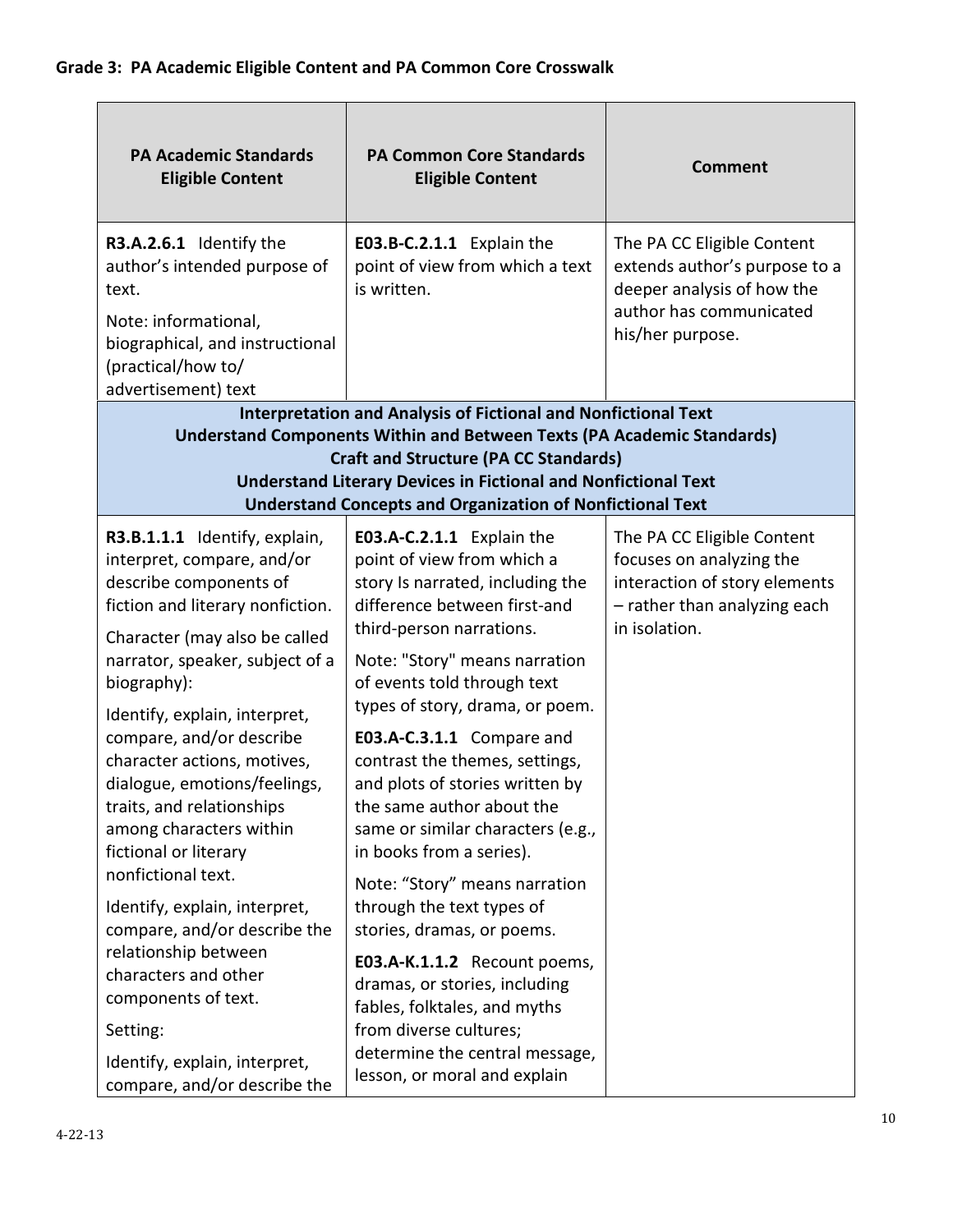| <b>PA Academic Standards</b><br><b>Eligible Content</b>                                                                                                                                                                                                                                                                                                                                                                         | <b>PA Common Core Standards</b><br><b>Eligible Content</b>                                                                                                                                                                                                                                                                                                                                                                     | <b>Comment</b>                                                                                                                                                                                                                                                                                                                                             |
|---------------------------------------------------------------------------------------------------------------------------------------------------------------------------------------------------------------------------------------------------------------------------------------------------------------------------------------------------------------------------------------------------------------------------------|--------------------------------------------------------------------------------------------------------------------------------------------------------------------------------------------------------------------------------------------------------------------------------------------------------------------------------------------------------------------------------------------------------------------------------|------------------------------------------------------------------------------------------------------------------------------------------------------------------------------------------------------------------------------------------------------------------------------------------------------------------------------------------------------------|
| setting (when or where a<br>story or personal narrative<br>takes place);<br>Plot (may also be called<br>action):<br>Identify, explain, interpret,<br>compare, and/or describe<br>elements of the<br>plot(conflict/problem,<br>sequence of events, cause and<br>effect relationships in the<br>plot, how the problem was<br>solved).<br>Note: Items may use the<br>terms event or solution. Items<br>will not use the word plot. | how it is conveyed through key<br>details in the text.<br>E03.A-K.1.1.3 Describe<br>characters in a story (e.g.,<br>motivations, feelings) and<br>explain how their actions<br>contribute to the sequence of<br>events.<br>Note: "Story" means narration<br>of events told through the text<br>types of story, drama, or poem.                                                                                                 |                                                                                                                                                                                                                                                                                                                                                            |
| Items will ask what happened<br>first, next, last, etc.<br>R3.B.1.2.1 Identify, explain,<br>interpret, compare, and/or<br>describe connections between<br>texts.                                                                                                                                                                                                                                                                | E03.A-C.3.1.1 Compare and<br>contrast the themes, settings,<br>and plots of stories written by<br>the same author about the<br>same or similar characters (e.g.,<br>in books from a series).<br>Note: "Story" means narration<br>through the text types of<br>stories, dramas, or poems.<br>E03.B-C.3.1.2 Compare and<br>contrast the most important<br>points and key details<br>presented in two texts on the<br>same topic. | Both PA and CC Eligible<br>Content statements address<br>connections; however, PA CC<br>Eligible Content is more<br>specific and asks for more<br>detail than previously<br>required.<br>The first PA CC Eligible<br>Content statement (E03.B-<br>$C.3.1.2$ ) refers to<br>informational text while the<br>second (E03.A-C.3.1.1) refers<br>to literature. |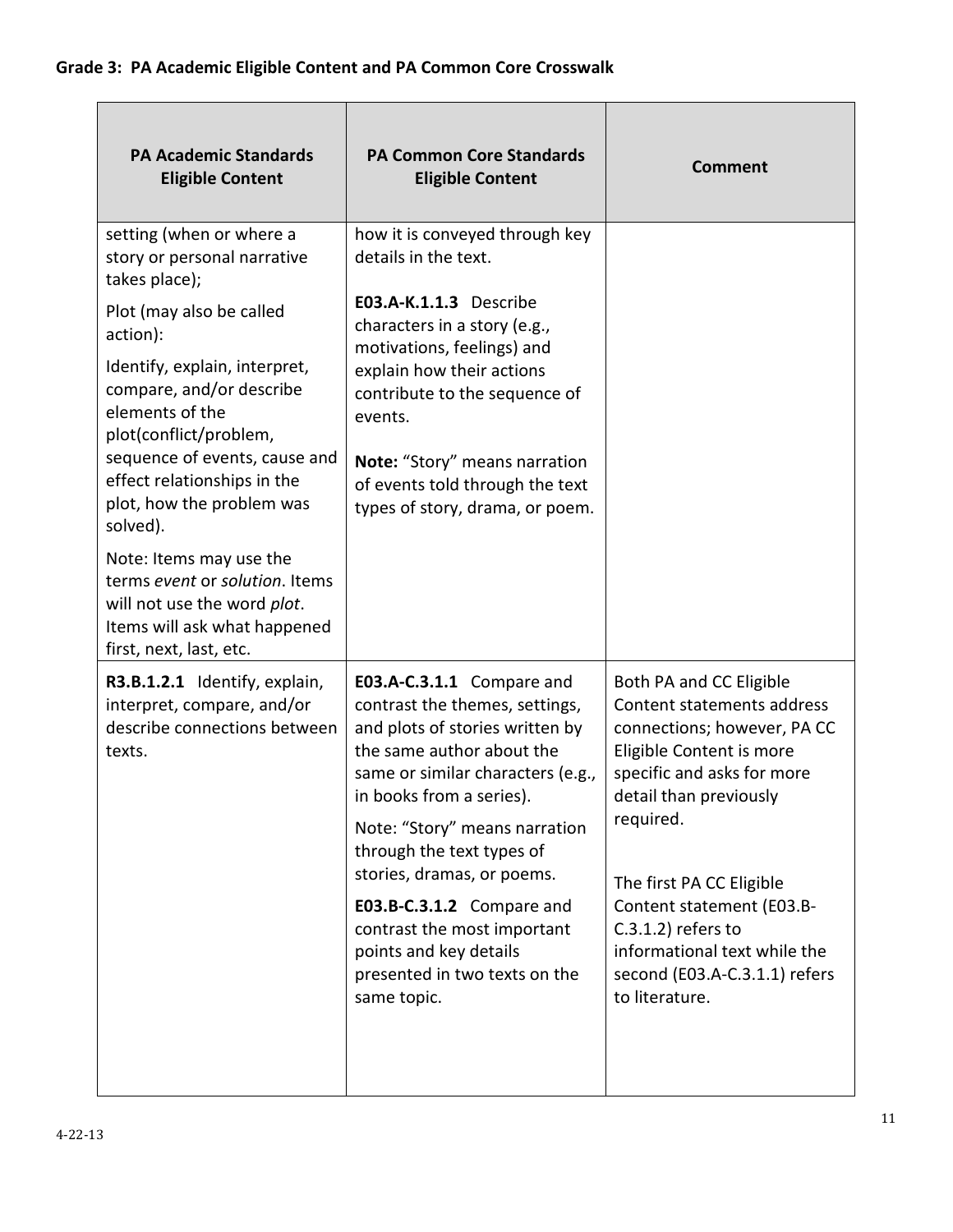| <b>PA Academic Standards</b><br><b>Eligible Content</b>                                                                                                                                                                         | <b>PA Common Core Standards</b><br><b>Eligible Content</b>                                                                                                                                                                                                                                                                                                                                                                                  | <b>Comment</b>                                                                                                                                                                                  |
|---------------------------------------------------------------------------------------------------------------------------------------------------------------------------------------------------------------------------------|---------------------------------------------------------------------------------------------------------------------------------------------------------------------------------------------------------------------------------------------------------------------------------------------------------------------------------------------------------------------------------------------------------------------------------------------|-------------------------------------------------------------------------------------------------------------------------------------------------------------------------------------------------|
| R3.B.2.1.1 Identify, explain,<br>and/or interpret examples of<br>personification in text.                                                                                                                                       | <b>CC.1.2.3.F</b> Determine the<br>meaning of words and phrases<br>as they are used in grade level<br>text, distinguishing literal from<br>non-literal meaning as well as<br>shades of meaning among<br>related words.                                                                                                                                                                                                                      | PA CC Eligible Content does<br>not specifically list the types<br>of figurative language;<br>however, it includes figurative<br>language, word relationships,<br>and nuances of words.          |
| R3.B.3.1.1 Identify and/or<br>interpret statements of fact<br>and opinion in nonfictional<br>text.<br>Note: In grade 3 items<br>focusing on opinion are<br>generally worded,<br>"Which of these is an opinion<br>(not a fact)?" | E03.B-C.2.1.1 Explain the<br>point of view from which a text<br>is written.<br>E03.B-C.3.1.1 Describe the<br>logical connection between<br>particular sentences and<br>paragraphs to support specific<br>points in a text (e.g.<br>comparison, cause/effect,<br>first/second/third in a<br>sequence).<br>E03.B-C.3.1.2 Compare and<br>contrast the most important<br>points and key details<br>presented in two texts on the<br>same topic. | The PA CC Eligible Content<br>requires students to read<br>deeply and assess the text<br>claims to determine the<br>author's point of view.                                                     |
| R3.B.3.2.1 Identify, explain,<br>and/or interpret exaggeration<br>(bias) where present in<br>nonfictional text.                                                                                                                 | E03.B-C.2.1.1 Explain the<br>point of view from which a text<br>is written.                                                                                                                                                                                                                                                                                                                                                                 | PA CC Eligible content focuses<br>on author's perspective or<br>point of view rather than<br>exaggeration or bias.                                                                              |
| R3.B.3.3.1 Identify, explain,<br>and/or interpret text<br>organization, including<br>sequence, question/answer,<br>comparison/contrast,<br>cause/effect or<br>problem/solution.                                                 | E03.B-K.1.1.3 Describe the<br>relationship between a series<br>of historical events, scientific<br>ideas or concepts, or steps in<br>technical procedures in a text,<br>using language that pertains to<br>time, sequence, and                                                                                                                                                                                                              | The PA CC Eligible Content<br>moves beyond identification<br>to analysis of structure. Note<br>the PA CC is broader and<br>includes specific genres of<br>text, language, and text<br>features. |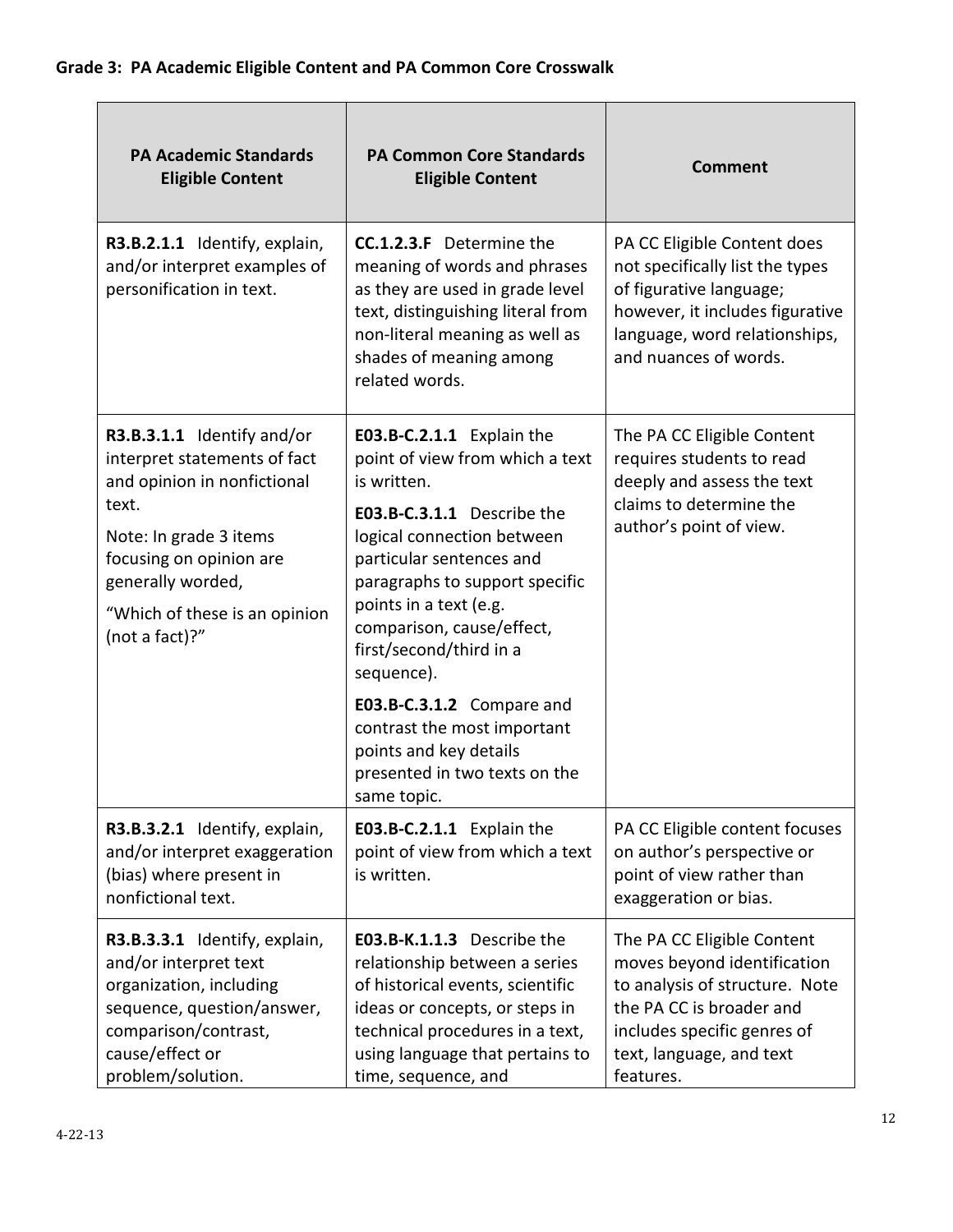| <b>PA Academic Standards</b><br><b>Eligible Content</b>                                                                                        | <b>PA Common Core Standards</b><br><b>Eligible Content</b>                                                                                                                                                                               | <b>Comment</b>                                                                                                                                               |
|------------------------------------------------------------------------------------------------------------------------------------------------|------------------------------------------------------------------------------------------------------------------------------------------------------------------------------------------------------------------------------------------|--------------------------------------------------------------------------------------------------------------------------------------------------------------|
|                                                                                                                                                | cause/effect.<br>E03.B-C.3.1.1 Describe the<br>logical connection between<br>particular sentences and<br>paragraphs to support specific<br>points in a text (e.g.,<br>comparison, cause/effect,<br>first/second/third in a<br>sequence). |                                                                                                                                                              |
|                                                                                                                                                | E03.B-C.2.1.2 Use text<br>features (e.g., headings, and<br>search tools (e.g., key words,<br>sidebars, hyperlinks) to locate<br>information relevant to a given<br>topic efficiently.                                                    |                                                                                                                                                              |
| R3.B.3.3.2 Use headings to<br>locate information in a<br>passage, or identify content<br>that would best fit in a<br>specific section of text. | E03.B-C.2.1.2 Use text<br>features (e.g., headings, and<br>search tools (e.g., key words,<br>sidebars, hyperlinks) to locate<br>information relevant to a given<br>topic efficiently.                                                    | The PA CC Eligible Content<br>moves beyond locating and<br>identifying information to<br>being able to use text features<br>to demonstrate<br>understanding. |
|                                                                                                                                                | E03.B-C.3.1.3 Use information<br>gained from illustrations, maps,<br>photographs, and the words in<br>a text to demonstrate<br>understanding of the text (e.g.,<br>where, when, why, and how<br>key events occur).                       |                                                                                                                                                              |
| R3.B.3.3.3 Interpret graphics<br>and charts and/or make<br>connections between text and<br>the content of graphics and<br>charts.              | E03.B-C.2.1.2 Use text<br>features (e.g., headings, and<br>search tools (e.g., key words,<br>sidebars, hyperlinks) to locate<br>information relevant to a given<br>topic efficiently.                                                    | The PA CC Eligible Content<br>asks to students to use text<br>features and graphics to<br>demonstrate understanding.                                         |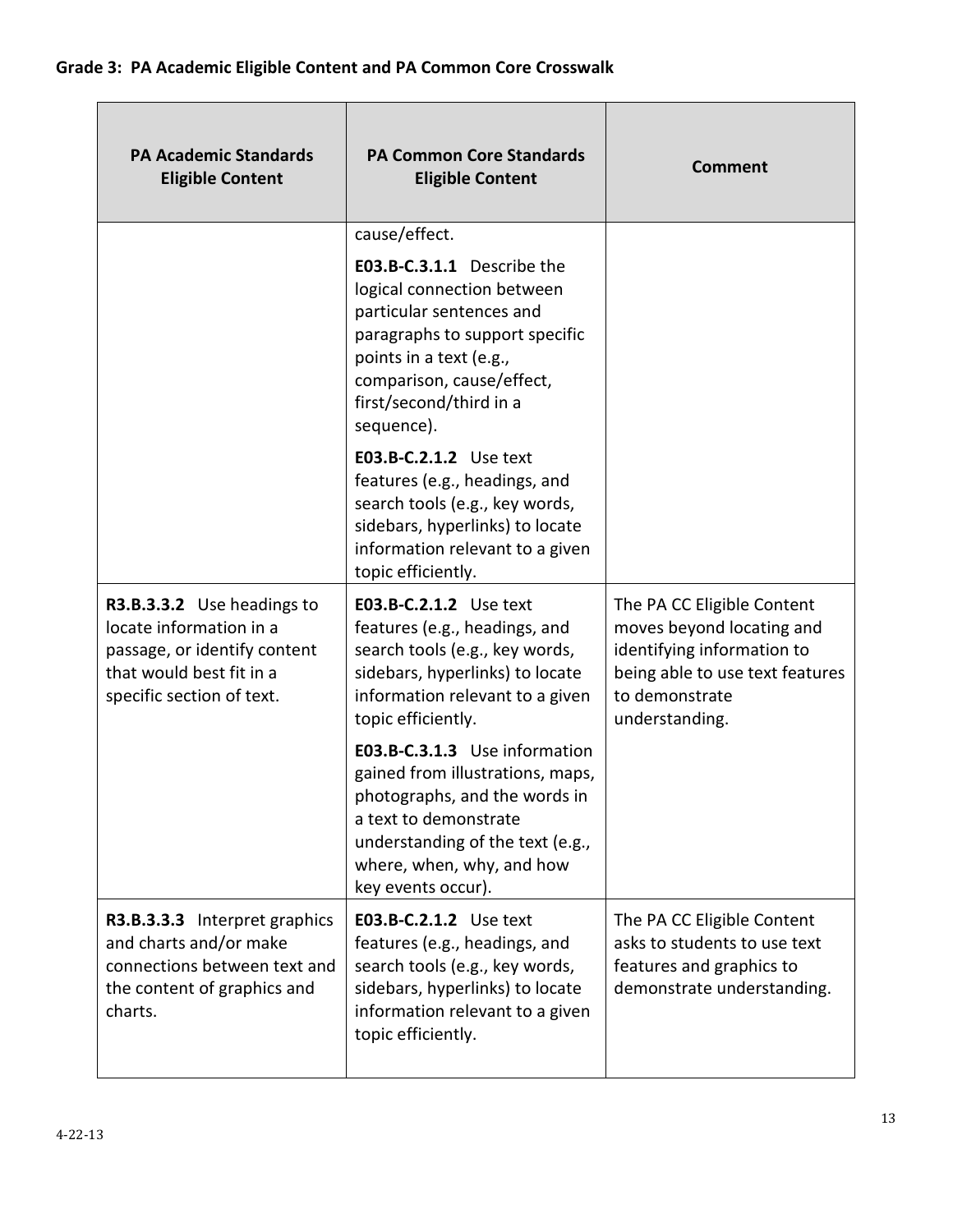| <b>PA Academic Standards</b><br><b>Eligible Content</b>                                                                                                    | <b>PA Common Core Standards</b><br><b>Eligible Content</b>                                                                                                                                                                                      | <b>Comment</b>                                                                                                                                                                                 |  |  |
|------------------------------------------------------------------------------------------------------------------------------------------------------------|-------------------------------------------------------------------------------------------------------------------------------------------------------------------------------------------------------------------------------------------------|------------------------------------------------------------------------------------------------------------------------------------------------------------------------------------------------|--|--|
|                                                                                                                                                            | E03.B-C.3.1.3 Use information<br>gained from illustrations, maps,<br>photographs, and the words in<br>a text to demonstrate<br>understanding of the text (e.g.,<br>where, when, why, and how<br>key events occur).                              |                                                                                                                                                                                                |  |  |
| R3.B.3.3.4 Identify, compare,<br>and/or explain the sequence<br>of steps in a list of directions.                                                          | E03.B-C.3.1.1 Describe the<br>logical connection between<br>particular sentences and<br>paragraphs points in a text<br>(e.g., comparison, cause/effect,<br>first/second/third in a<br>sequence).                                                | The PA CC Eligible Content<br>moves beyond identification<br>to analysis of structure. Note<br>the PA CC is broader and<br>includes specific genres of<br>text, language and text<br>features. |  |  |
|                                                                                                                                                            | E03.B-K.1.1.3 Describe the<br>relationship between a series<br>of historical events, scientific<br>ideas or concepts, or steps in<br>technical procedures in a text,<br>using language that pertains to<br>time, sequence, and<br>cause/effect. |                                                                                                                                                                                                |  |  |
|                                                                                                                                                            | <b>Additional PA Common Core Eligible Content</b>                                                                                                                                                                                               |                                                                                                                                                                                                |  |  |
| Not Addressed in PA Academic Standard Eligible Content                                                                                                     |                                                                                                                                                                                                                                                 |                                                                                                                                                                                                |  |  |
| In transitioning to PA Common Core and preparing students for the PSSAs, these specific<br>statements will be assessed and should be explicitly addressed. |                                                                                                                                                                                                                                                 |                                                                                                                                                                                                |  |  |
| <b>Topic</b>                                                                                                                                               | <b>PA Common Core Eligible</b><br><b>Content</b>                                                                                                                                                                                                | <b>Comment</b>                                                                                                                                                                                 |  |  |
| Writing - Text Types and<br><b>Purposes (Arguments)</b>                                                                                                    | E03.C.1.1.1 Introduce the<br>topic or text for the intended<br>audience, state an opinion, and<br>create an organizational<br>structure that lists reasons to<br>support the writer's purpose.<br>E03.C.1.1.2 Provide reasons                   | Since writing was not assessed<br>in the PSSA, no comparison<br>are made.                                                                                                                      |  |  |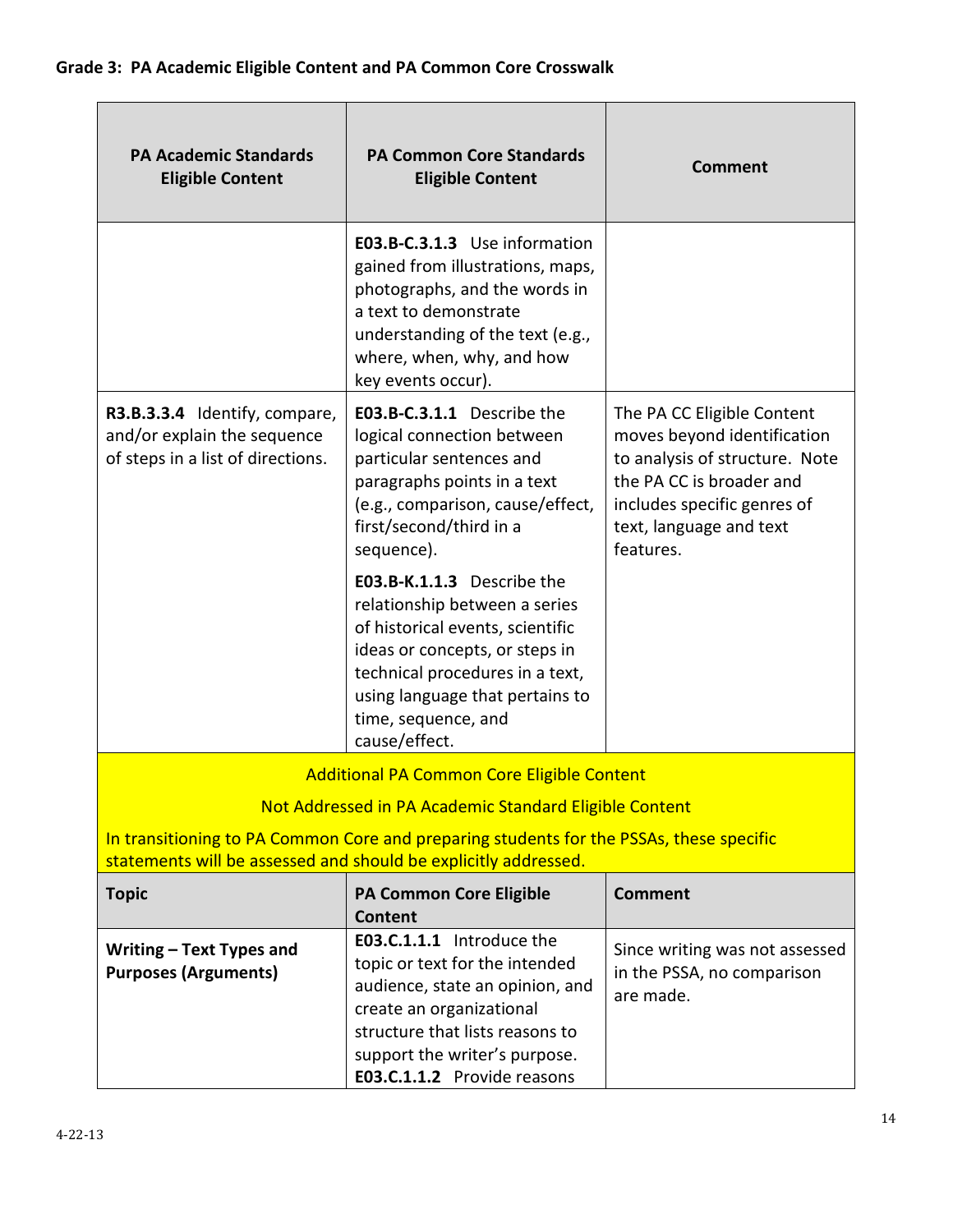| <b>PA Academic Standards</b><br><b>Eligible Content</b>                  | <b>PA Common Core Standards</b><br><b>Eligible Content</b>                                                                                                                                                                                                                                                                                                                                                                                           | <b>Comment</b> |
|--------------------------------------------------------------------------|------------------------------------------------------------------------------------------------------------------------------------------------------------------------------------------------------------------------------------------------------------------------------------------------------------------------------------------------------------------------------------------------------------------------------------------------------|----------------|
|                                                                          | that support the opinion.<br>E03.C.1.1.3 Use linking words<br>and phrases (e.g., because,<br>therefore, since, for example) to<br>connect an opinion and<br>reasons.<br><b>E03.C.1.1.4</b> Provide a<br>concluding statement or<br>section.                                                                                                                                                                                                          |                |
| Writing – Text Types and<br><b>Purposes</b><br>(Informative/Explanatory) | E03.C.1.2.1 Introduce a topic<br>for the intended audience and<br>group related information<br>together to support the writer's<br>purpose.<br>E03.C.1.2.2 Develop the topic<br>with facts, definitions, and/or<br>details.<br>E03.C.1.2.3 Use linking words<br>and phrases (e.g., also, another,<br>and, more, but) to connect<br>ideas within categories of<br>information.<br><b>E03.C.1.2.4</b> Provide a<br>concluding statement or<br>section. |                |
| Writing – Text Types and<br><b>Purposes (Narrative)</b>                  | <b>E03.C.1.3.1</b> Orient the reader<br>by establishing a situation and<br>introducing a narrator and/or<br>characters; organize an event<br>sequence that unfolds naturally<br>to support the writer's<br>purpose.<br>E03.C.1.3.2 Use descriptions<br>of actions, thoughts, feelings,<br>and other narrative techniques,<br>such as dialogue, to develop<br>experiences and events or to                                                            |                |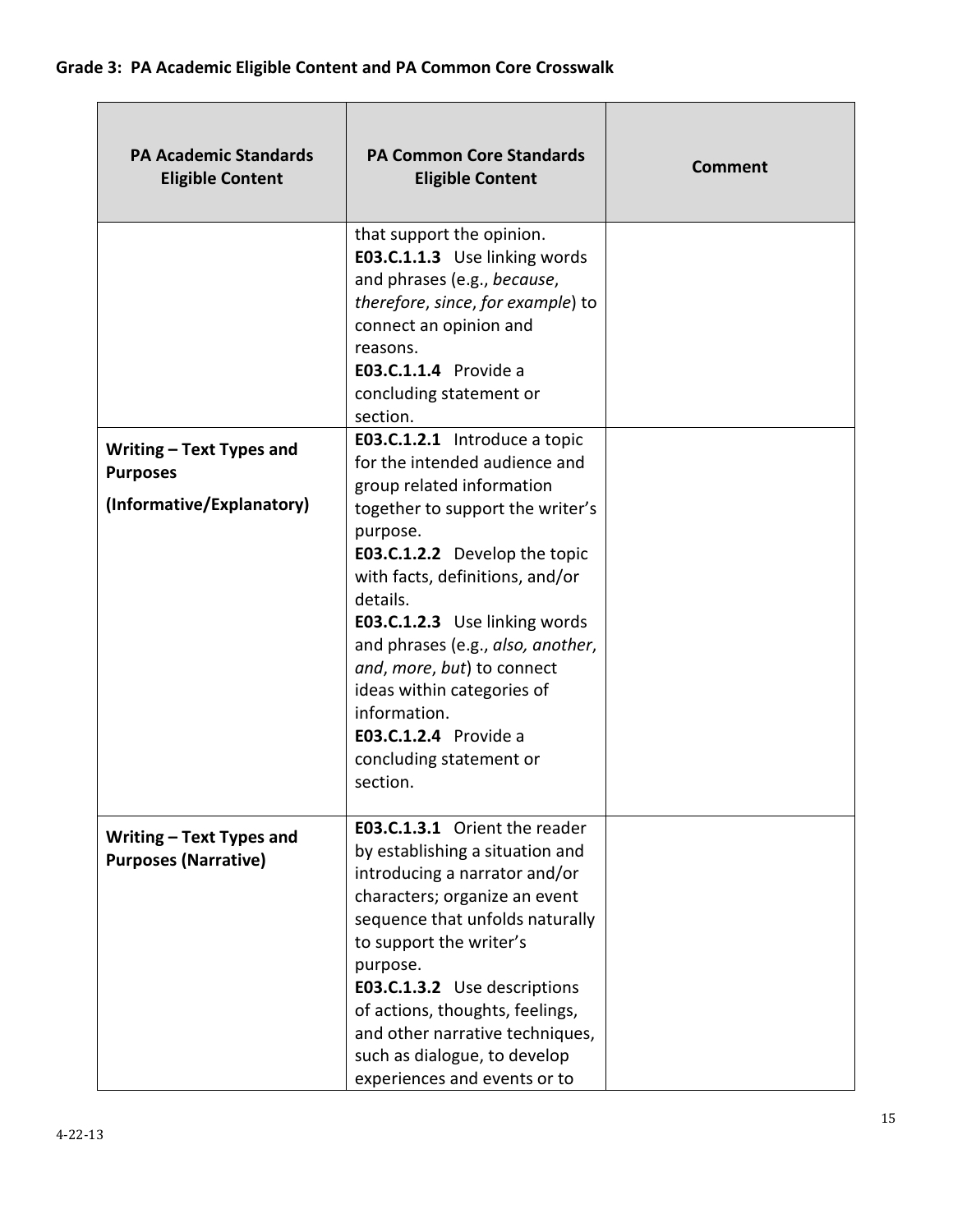| <b>PA Academic Standards</b><br><b>Eligible Content</b> | <b>PA Common Core Standards</b><br><b>Eligible Content</b>                                                                                                                                                                                                                                                                                                                                                                                                                                                                                                                                                                                                                                                                                      | Comment |
|---------------------------------------------------------|-------------------------------------------------------------------------------------------------------------------------------------------------------------------------------------------------------------------------------------------------------------------------------------------------------------------------------------------------------------------------------------------------------------------------------------------------------------------------------------------------------------------------------------------------------------------------------------------------------------------------------------------------------------------------------------------------------------------------------------------------|---------|
|                                                         | show the response of<br>characters to situations.<br>E03.C.1.3.3 Use temporal<br>words and phrases to signal<br>event order.<br>E03.C.1.3.4 Provide a sense of<br>closure.                                                                                                                                                                                                                                                                                                                                                                                                                                                                                                                                                                      |         |
| Languages - Conventions of<br><b>Standard English</b>   | E03.D.1.1.1 Explain the<br>function of nouns, pronouns,                                                                                                                                                                                                                                                                                                                                                                                                                                                                                                                                                                                                                                                                                         |         |
| (Grammar and Usage)                                     | verbs, adjectives, and adverbs<br>in general and their<br>functions in particular<br>sentences.<br>E03.D.1.1.2 Form and use<br>regular and irregular plural<br>nouns.<br>E03.D.1.1.3 Use abstract<br>nouns (e.g., childhood).<br>E03.D.1.1.4 Form and use<br>regular and irregular verbs.<br>E03.D.1.1.5 Form and use the<br>simple (e.g., I walked; I walk; I<br>will walk) verb tenses.<br>E03.D.1.1.6 Ensure subject-<br>verb and pronoun-antecedent<br>agreement. *<br><b>E03.D.1.1.7</b> Form and use<br>comparative and superlative<br>adjectives and adverbs, and<br>choose between them<br>depending on what is to be<br>modified.<br>E03.D.1.1.8 Use coordinating<br>and subordinating<br>conjunctions.<br>E03.D.1.1.9 Produce simple, |         |
|                                                         | compound, and complex                                                                                                                                                                                                                                                                                                                                                                                                                                                                                                                                                                                                                                                                                                                           |         |